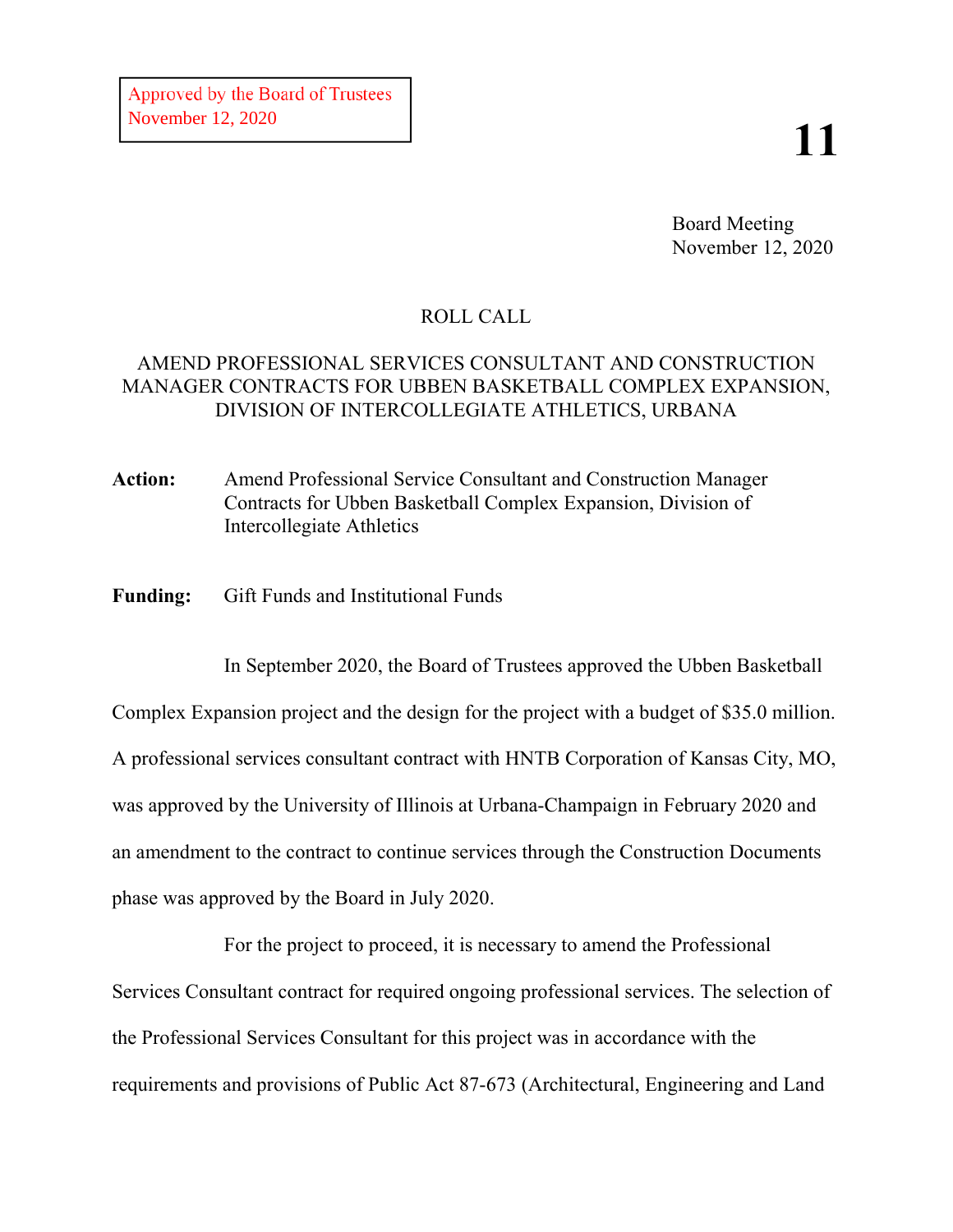Surveying Qualifications-Based Selection Act). [1](#page-1-0)

Accordingly, the Chancellor, University of Illinois at Urbana-Champaign, and Vice President, University of Illinois with the concurrence of the appropriate administrative officers, recommends that HNTB Corporation of Kansas City, MO, continue to be employed and their contract amended for the professional services required for the bidding and construction administration phases of the project. The requested amendment will increase the contract value from \$1,784,175 to \$2,771,800. The amended contract is broken down as follows: firm's fixed fee will be \$1,654,400; for on-site observation on an hourly basis not to exceed \$383,780; for warranty phase on an hourly basis not to exceed \$6,500; for other supplemental services a fixed fee of \$342,520 and on an hourly basis not to exceed \$143,000; and for authorized reimbursable expenses estimated at \$241,600.

In October 2020, UIUC approved a construction manager contract with Turner-Clayco Memorial Stadium JV of Chicago, IL. In order for the project to proceed, it is necessary to amend the Construction Manager services for the bidding, and construction phases of the project. The selection of a construction manager for this project was in accordance with the requirements and provisions of the Illinois

2

<span id="page-1-0"></span> <sup>1</sup> A selection committee consisting of Doug Reddington, (Facilities and Services), Jim Sims (Facilities and Services), Brett Stillwell (Division of Intercollegiate Athletics), and Chris Rogan (University Office of Capital Programs and Real Estate Services), interviewed the following firms: HNTB Corporation, Kansas City, MO; Populous, Inc., Kansas City, MO; AECOM Services of Illinois, Inc., Chicago, IL; and RDG IA Inc., Des Moines, IA. The committee recommends HNTB Corporation, Kansas City, MO, as best meeting the criteria for the project.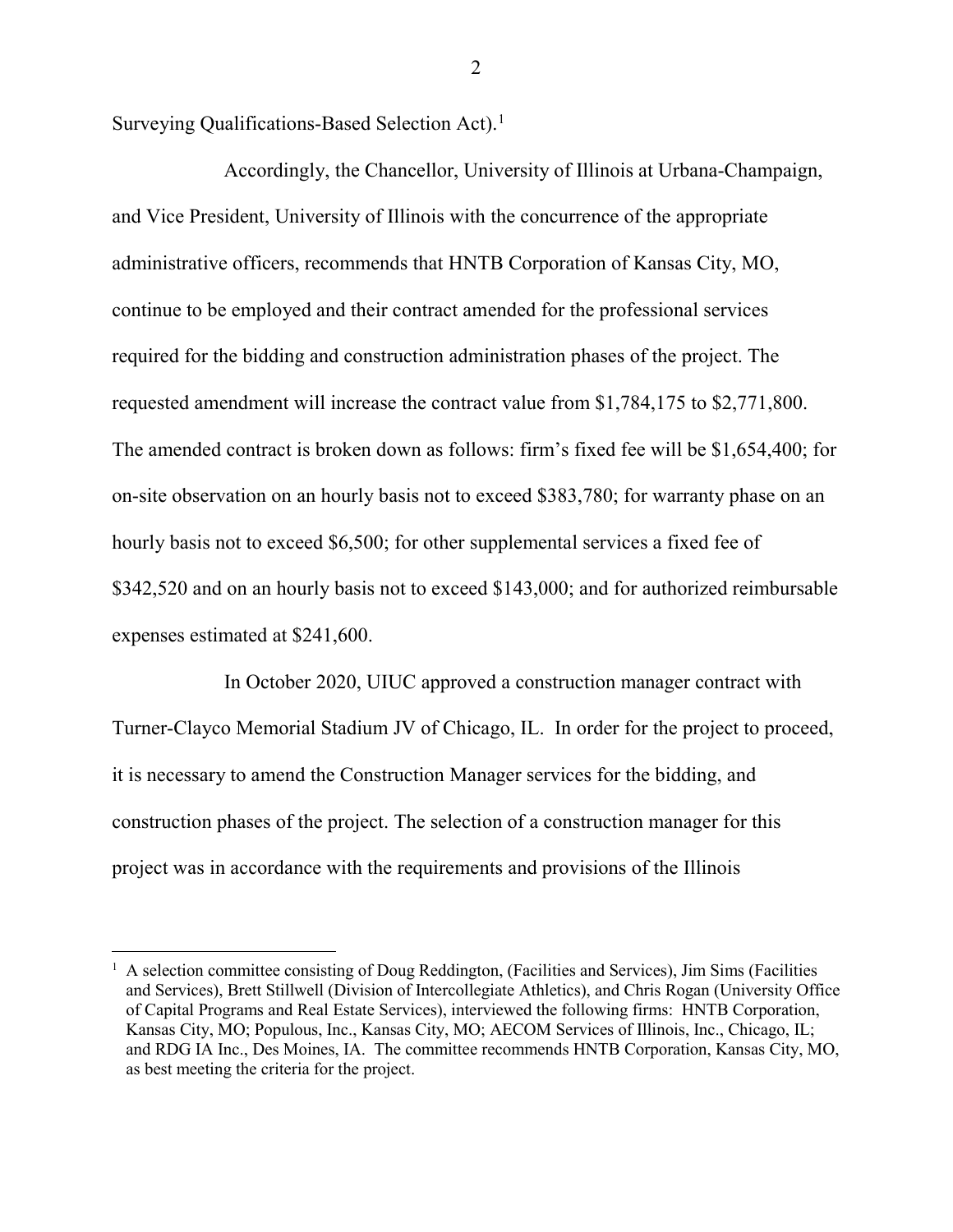Procurement Code.<sup>[2](#page-2-0)</sup>

Accordingly, the Chancellor, University of Illinois at Urbana-Champaign, and Vice President, University of Illinois with the concurrence of the appropriate administrative officers, recommends that Turner-Clayco Memorial Stadium JV, Chicago, IL, continue to be employed and their contract amended for the Construction Management services required for the project for bidding, and construction administration phases of the project. The requested amendment will increase the contract value from \$349,146 to \$2,253,025. The amended contract is broken down as follows: firm's fixed fee will be \$773,438; for staff costs on an hourly basis not to exceed \$1,195,957; for general requirements a fixed fee of \$154,880; and for authorized reimbursable expenses estimated at \$128,750.

The Board actions recommended in this item complies in all material respects with applicable State and federal laws, University of Illinois *Statutes*, *The General Rules Concerning University Organization and Procedure*, and Board of Trustees policies and directives.

Funds for this project are available from institutional funds of the University of Illinois at Urbana-Champaign and proceeds from gift funds.

The President of the University concurs.

<span id="page-2-0"></span><sup>&</sup>lt;sup>2</sup> A selection committee consisting of Jon Hasselbring (Facilities and Services), Brett Stillwell (Division of Intercollegiate Athletics), Chris Rogan (University Office of Capital Programs and Real Estate Services), and Mohamed Attalla (Facilities and Services) interviewed the following firms: Core Construction Services of Illinois, Inc., Peoria, IL; Walsh Construction, Chicago, IL; and Turner-Clayco Memorial Stadium JV, Chicago, IL. The committee recommends Turner-Clayco Memorial Stadium JV of Chicago, IL, as best meeting the criteria for the project.